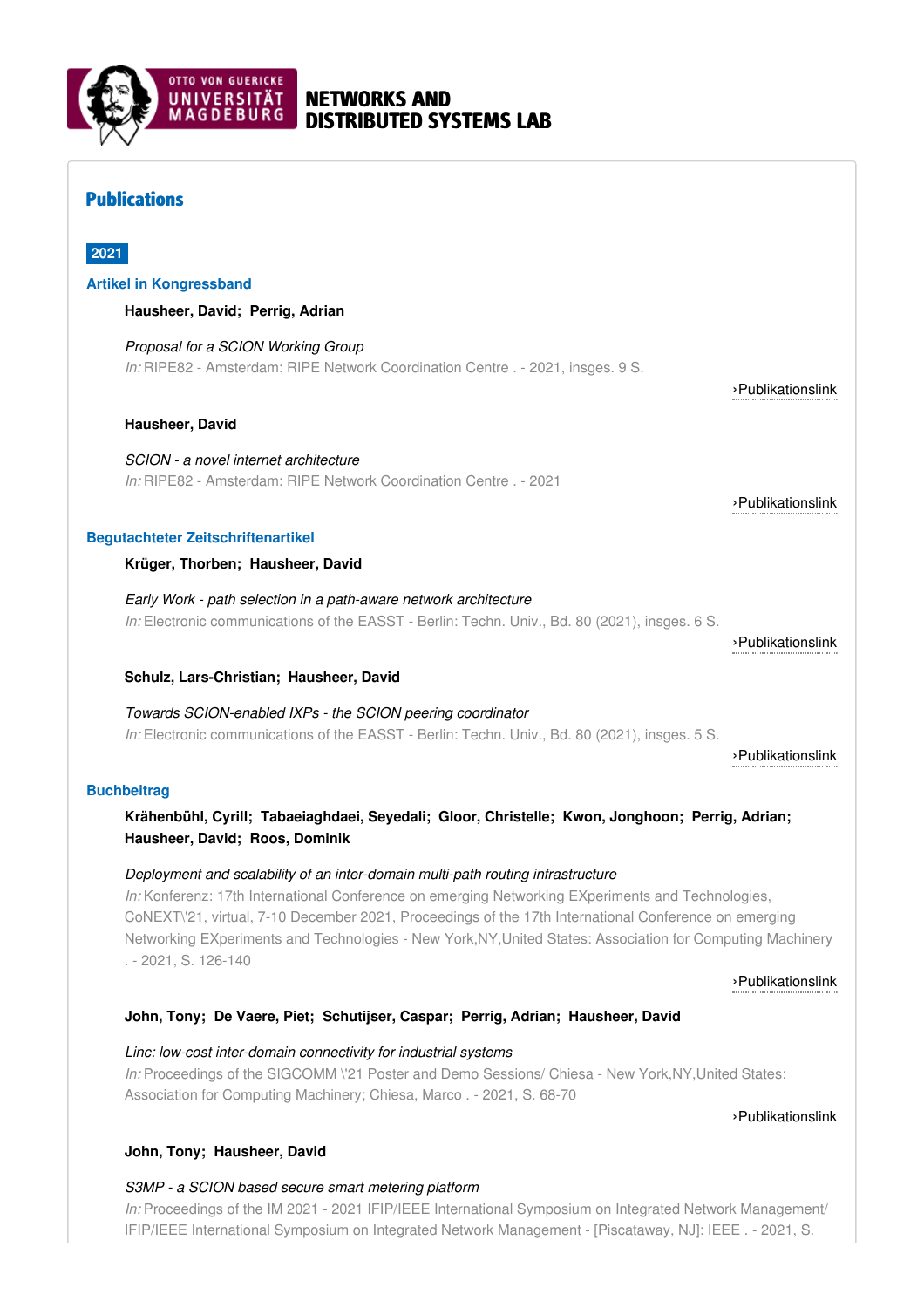# **Gärtner, Kilian; Kwon, Jonghoon; Hausheer, David**

# *SpeedCam - towards efficient flow monitoring for multipath communication*

*In:* Proceedings of the IM 2021 - 2021 IFIP/IEEE International Symposium on Integrated Network Management/ IFIP/IEEE International Symposium on Integrated Network Management - [Piscataway, NJ]: IEEE . - 2021, S. 860-865

# **Krüger, Thorben; Hausheer, David**

# *Towards an API for the path-aware internet*

*In:* Proceedings of the ACM SIGCOMM 2021 Workshop on Network-Application Integration - New York,NY,United States: Association for Computing Machinery . - 2021, S. 68-72

›[Publikationslink](http://dx.doi.org/10.1145/3472727.3472808 10.25673/86254)

›[Publikationslink](https://conferences.sigcomm.org/sigcomm/2020/tutorial-scion.html)

›[Publikationslink](https://ripe80.ripe.net/wp-content/uploads/8.-David-Hausheer.pdf)

›[Publikationslink](https://ieeexplore.ieee.org/document/9463970)

# **2020 Abstract**

### **Hausheer, David**

#### *SCION implementation and SCIONLab testbed*

*In:* ACM SIGCOMM 2020 Tutorial on SCION, a Next-Generation Secure Internet Architecture - SIGCOMM, 2020 . - 2020, S. 56-72

#### **Hausheer, David; Perrig, Adrian**

*Secure networks for IoT devices*

*In:* RIPE80: virtual,12-14 May 2020 - RIPE, 2020 . - 2020, insges. 8 S.

## **Hausheer, David; Reijs, Victor; Perrig, Adrian**

*The role of RIRs and LIRs in SCION In:* RIPE81: virtual, 27-20 Oct. 2020 : presentation archive - RIPE, 2020 . - 2020, insges. 18 S.

#### ›[Publikationslink](https://ripe81.ripe.net/wp-content/uploads/presentations/7-The-Role-of-RIRs-and-LIRs-in-SCION.pdf)

### **Buchbeitrag**

**Kwon, Jonghoon; García-Pardo, Juan A.; Legner, Markus; Wirz, François; Frei, Matthias; Hausheer, David; Perrig, Adrian**

*SCIONLAB - a next-generation internet testbed In:* The 28th IEEE International Conference on Network Protocols (ICNP): October 13-16, 2020, Madrid, Spain - Piscataway, NJ: IEEE, 2020 . - 2020, insges. 12 S.

›[Publikationslink](http://dx.doi.org/10.1109/ICNP49622.2020.9259355)

#### **Nicht begutachteter Zeitschriftenartikel**

#### **Hausheer, David**

*Internet Testbed der nächsten Generation SCIONLab jetzt mit DFN-GVS In:* DFN-Mitteilungen - [Berlin]: Verein, Bd. 97.2020, S. 31-35

›[Publikationslink](https://www.dfn.de/fileadmin/5Presse/DFNMitteilungen/DFN_Mitteilungen_97_download.pdf)

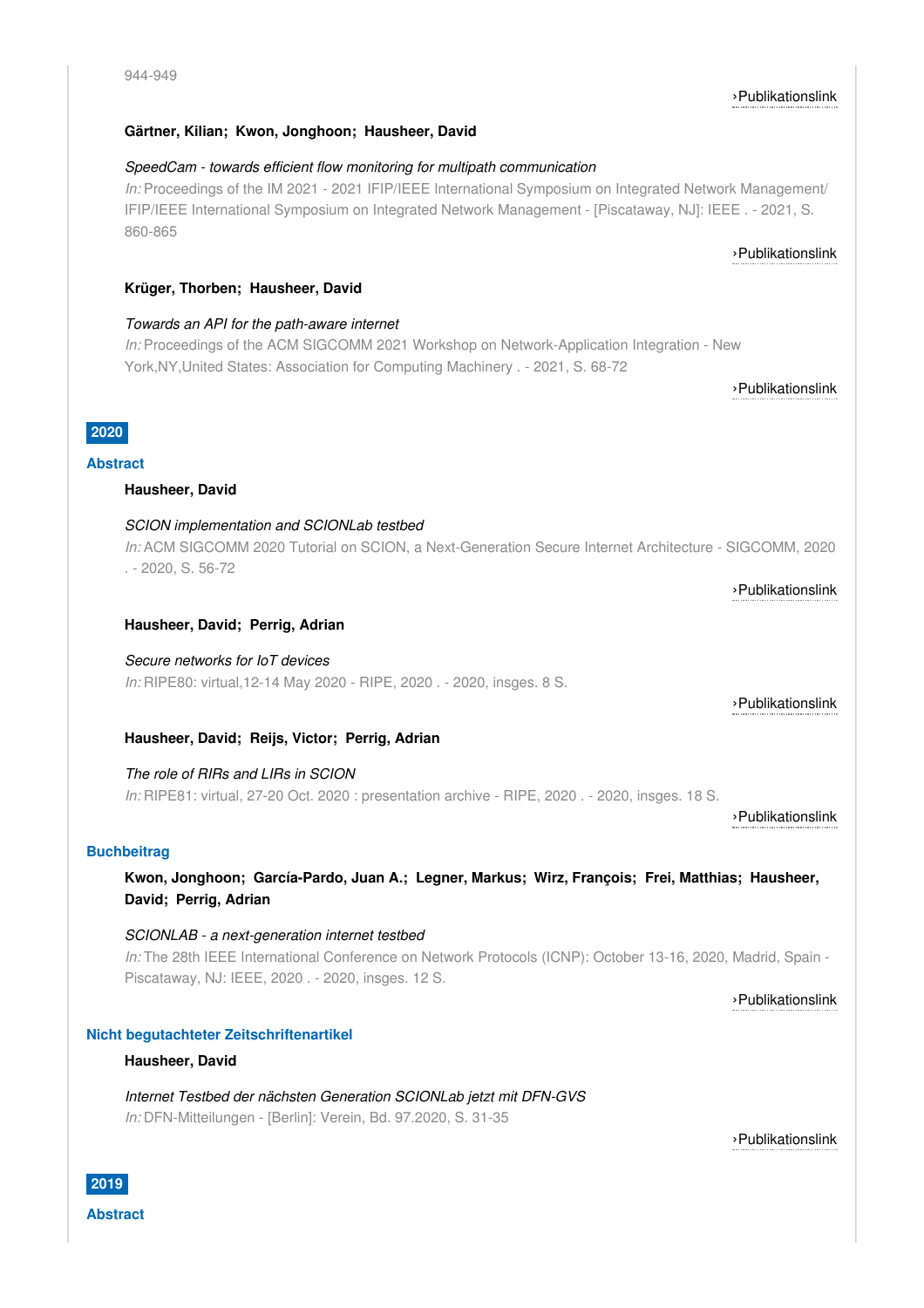#### **Hausheer, David; Hohlfeld, Oliver; Zinner, Thomas**

# *Chairs Welcome: Workshop on Software-Defined Networking and NetworkFunction Virtualization for Flexible Network Management (SDNFlex)*

*In:* Proceedings of the 2019 International Conference on Networked Systems: NetSys 2019 : NetSys 2019, 18- 21 March 2019, Garching b. München/ NetSys - [Piscataway, NJ]: IEEE, 2019 . - 2019, S. 6-7

›[Publikationslink](http://dx.doi.org/10.1109/NetSys.2019.8854505)

#### **Hausheer, David**

*Secure smart home - IoT use case and beyond In:* Scion Day - Network Security Group, ETH Zürich, 2019 . - 2019, insges. 11 S.

›[Publikationslink](https://www.scion-architecture.net/pages/scion_day/slides/Secure smart home - IoT use case.pdf)

# **2018**

#### **Abstract**

### **Hausheer, David; El Biad, Youssef; Baumann, Kurt; Perrig, Adrian**

*SCION project testbed trials In:* 4th GTS Workshop - GÉANT Testbeds Service, 2018, - 2018, insges, 32 S.

›[Publikationslink](https://www.geant.org/Services/Connectivity_and_network/GTS/PublishingImages/Pages/4th-GTS-Workshop/SCIONLab-GTS-2018.pdf)

### **Baumann, Kurt; Gall, Alex; Hausheer, David; Perrig, Adrian; Smith, Matthew**

*SCIONLab - a deployment of the SCION secure internet architecture In:* TNC18 - Intelligent networks, cool edges? - GÉANT Amsterdam Office, 2018 . - 2018, insges. 26 S.

›[Publikationslink](https://tnc18.geant.org/core/presentation/160)

#### **Begutachteter Zeitschriftenartikel**

#### **Hausheer, David; Hohlfeld, Oliver; Schmid, Stefan; Gu, Guofei**

*Security and performance of software-defined networks and functions virtualization In:* Computer networks: the international journal of computer and telecommunications networking - Amsterdam [u.a.]: Elsevier, Bd. 138.2018, S. 15-17

›[Publikationslink](http://dx.doi.org/10.1016/j.comnet.2018.03.025)

### **Buchbeitrag**

### **Koch, Christian; Pfannmüller, Johannes; Rizk, Amr; Hausheer, David; Steinmetz, Ralf**

#### *Category-aware hierarchical caching for video-on-demand content on youtube*

*In:* Proceedings of the 9th ACM Multimedia Systems Conference (MMSys\'18): Amsterdam, The Netherlands, June 12-15, 2018/ Multimedia Systems Conference - New York, New York: The Association for Computing Machinery, 2018; Cesar, Pablo . - 2018

›[Publikationslink](http://dx.doi.org/10.1145/3204949.3204963)

### **Kaup, Fabian; Hacker, Stefan; Mentzendorff, Eike; Meurisch, Christian; Hausheer, David**

#### *Energy models for NFV and service provisioning on fog nodes*

*In:* Cognitive management in a cyber world: IEEE/IFIP Network Operations and Management Symposium : 23-27 April 2018, Taipei, Taiwan - Piscataway, NJ: IEEE, insges. 7 S.

›[Publikationslink](http://dx.doi.org/10.1109/NOMS.2018.8406158)

#### **Nobach, Leonhard; Blendin, Jeremias; Kolbe, Hans-Jorg; Schyguda, Georg; Hausheer, David**

#### *RTP packet loss healing on a bare-metal switch*

*In:* Cognitive management in a cyber world: IEEE/IFIP Network Operations and Management Symposium : 23-27 April 2018, Taipei, Taiwan/ IEEE/IFIP Network Operations and Management Symposium - Piscataway, NJ: IEEE, 2018; IEEE/IFIP Network Operations and Management Symposium (16.:2018) . - 2018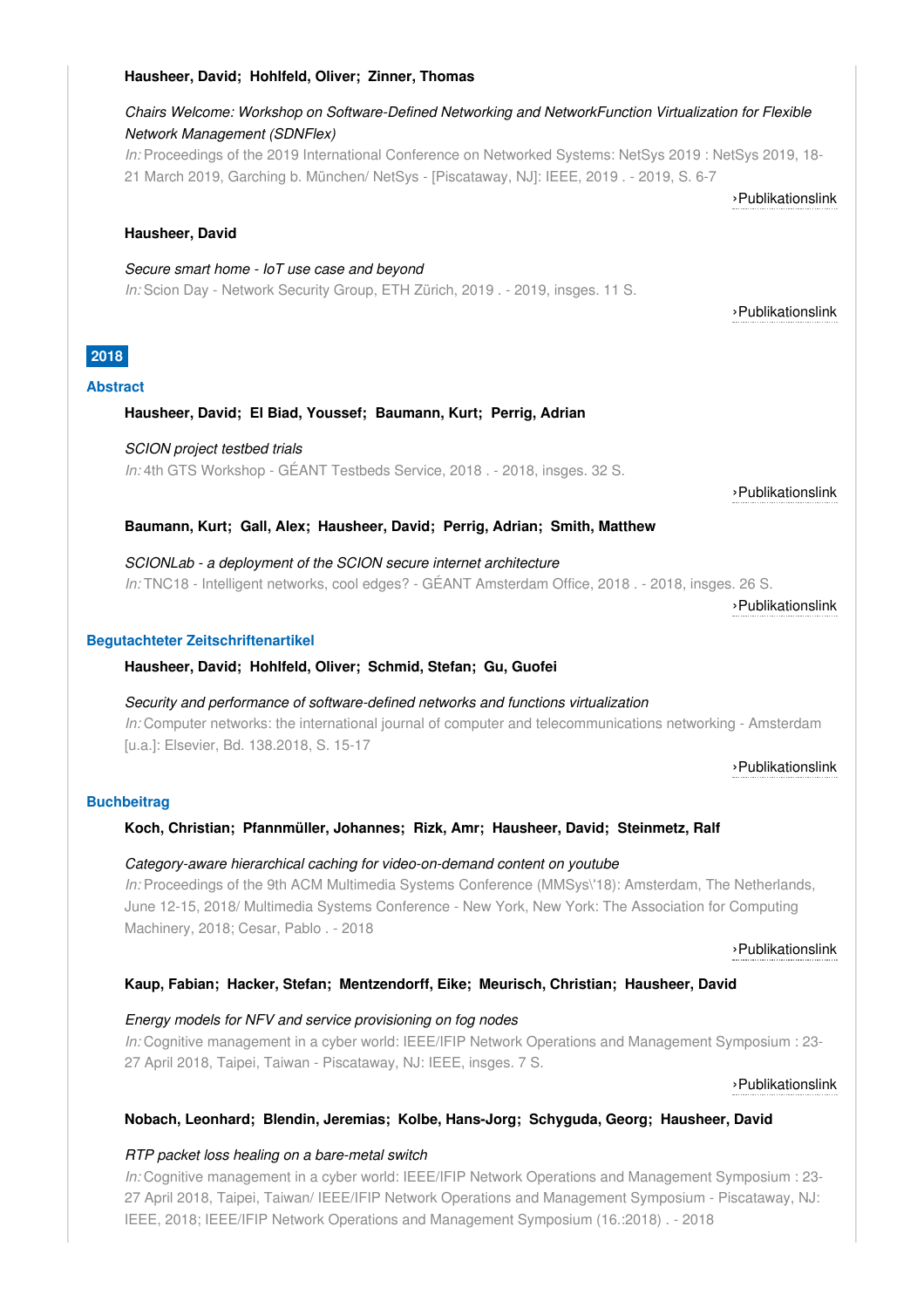# **Koch, Christian; Lins, Benedikt; Rizk, Amr; Steinmetz, Ralf; Hausheer, David**

*vFetch: Video prefetching using pseudo subscriptions and user channel affinity in YouTube In:* 2017 13th International Conference on Network and Service Management (CNSM): 26-30 Nov. 2017 - Piscataway, NJ: IEEE, insges. 6 S., 2018

# **Nicht begutachteter Zeitschriftenartikel**

# **Kaup, Fabian; Hacker, Stefan; Mentzendorff, Eike; Meurisch, Christian; Hausheer, David**

*The progress of the energy-efficiency of single-board computers In:* Magdeburg: Otto-von-Guericke-University Magdeburg: Networks and Distributed Systems Lab, 2018, 1 Online-Ressource - (NetSys Technical Report; No NetSys-TR-2018-01)

**2017**

# **Begutachteter Zeitschriftenartikel**

# **Zhu, Xiaoqing; Koumaras, Harilaos; Wang, Mea; Hausheer, David**

*Network function virtualization and software-defined networking - advancing multimedia distribution In:* IEEE multiMedia - Los Alamitos, Calif: IEEE Computer Soc, Bd. 24.2017, 3, S. 16-18

›[Publikationslink](http://dx.doi.org/10.1109/MMUL.2017.3051518)

#### **Rückert, Julius; Wulfheide, Julian; Knierim, Tamara; Hausheer, David**

*On clubs, screaming peers, and duplicates - a comprehensive study of BitTorrent Live In:* Computer networks: the international journal of computer and telecommunications networking - Amsterdam [u.a.]: Elsevier, Bd. 119.2017, S. 35-55

### **Nobach, Leonhard; Rimac, Ivica; Hilt, Volker; Hausheer, David**

*Statelet-based efficient and seamless NFV state transfer In:* IEEE transactions on network and service management: TNSM - New York, NY, 2017

**Zhu, Xiaoqing; Koumaras, Harilaos; Wang, Mea; Hausheer, David**

The future of multimedia distribution - an interview with Baochun Li, Diego R. Lopez, and Christian Timmerer *In:* IEEE multiMedia - Los Alamitos, Calif: IEEE Computer Soc, Bd. 24.2017, 3, S. 48-53

### **Buchbeitrag**

# **Rodrigues, Bruno; Bocek, Thomas; Lareida, Andri; Hausheer, David; Rafati, Sina; Stiller, Burkhard**

*A blockchain-based architecture for collaborative DDoS mitigation with smart contracts In:* Security of Networks and Services in an All-Connected World - Cham: Springer, 2017 . - 2017, S. 16-29 - (Lecture Notes in Computer Science; 10356)

# **Uniyal, N.; Kutscher, D.; Seedorf, J.; Blendin, J.; Hausheer, D.**

*Adaptive ICN multipath forwarding for hybrid access In:* 2017 International Conference on Networked Systems, NetSys 2017, 2017, 10.1109/NetSys.2017.7903944

**Nobach, Leonhard; Blendin, Jeremias; Kolbe, Hans-Jörg; Schyguda, Georg; Hausheer, David**

### ›[Publikationslink](http://dx.doi.org/10.23919/CNSM.2017.8256011)

›[Publikationslink](http://www.netsys.ovgu.de/netsys_media/publications/NetSys_TR_2018_01.pdf)

›[Publikationslink](http://dx.doi.org/10.1016/j.comnet.2017.03.007)

›[Publikationslink](http://dx.doi.org/10.1109/TNSM.2017.2760107)

›[Publikationslink](http://dx.doi.org/10.1007/978-3-319-60774-0_2)

›[Publikationslink](http://dx.doi.org/10.1109/MMUL.2017.3051511)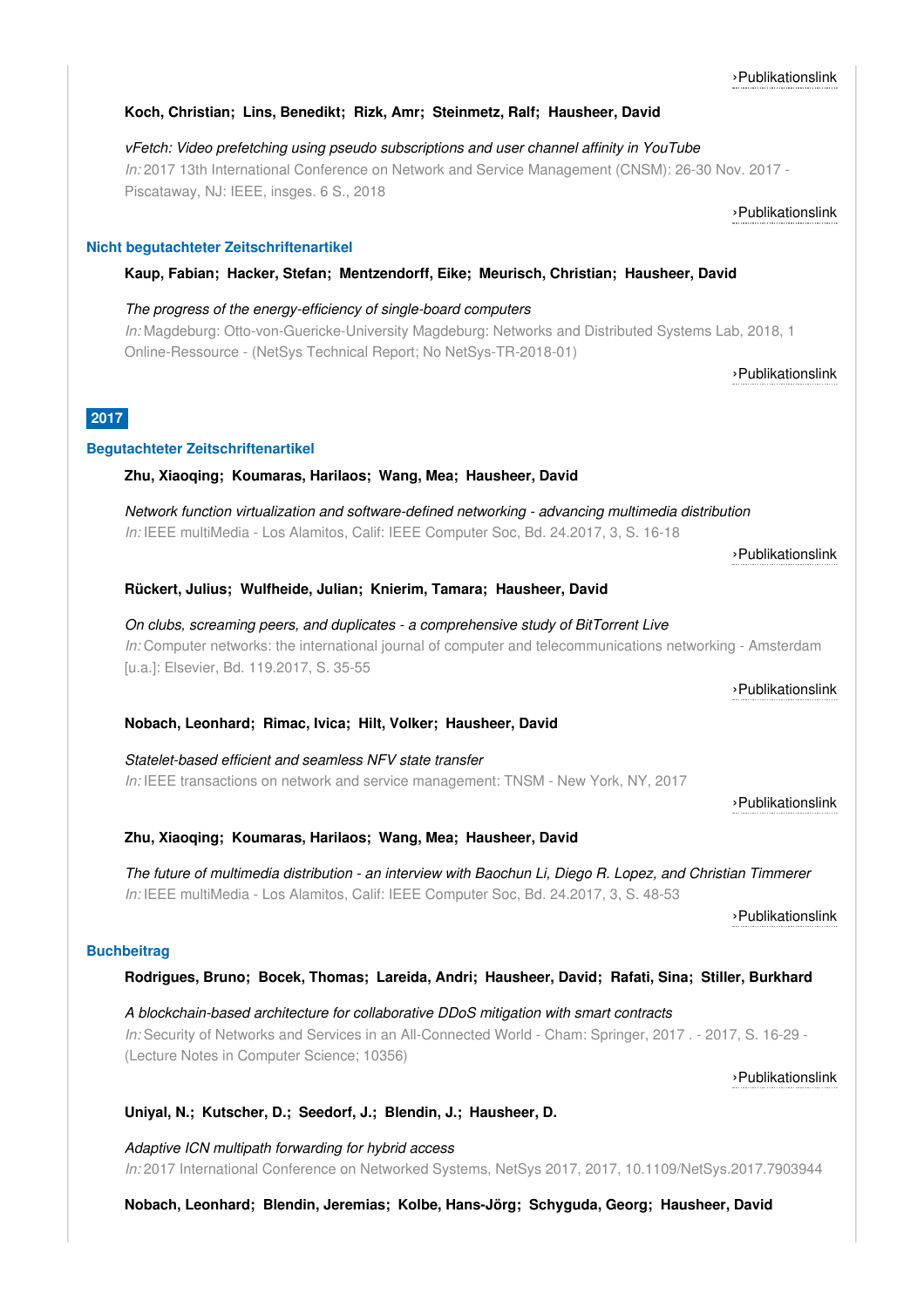#### *Bare-metal switches and their customization and usability in a carrier-grade environment*

*In:* 2017 IEEE 42nd Conference on Local Computer Networks: LCN 2017 : proceedings : 9-12 October 2017, Singapore/ IEEE Conference on Local Computer Networks - Piscataway, NJ: IEEE, 2017; Tölle, Jens . - 2017

›[Publikationslink](http://dx.doi.org/10.1109/LCN.2017.104)

### **Nobach, L.; Rudolph, B.; Hausheer, D.**

*Benefits of conditional FPGA provisioning for virtualized network functions In:* 2017 International Conference on Networked Systems, NetSys 2017, 2017, 10.1109/NetSys.2017.7903967

# **Blendin, J.; Herrmann, D.; Wichtlhuber, M.; Gunkel, M.; Wissel, F.; Hausheer, D.**

#### *Enabling efficient multi-layer repair in elastic optical networks by gradually superimposing SDN*

*In:* 2016 12th International Conference on Network and Service Management, CNSM 2016 and Workshops, 3rd International Workshop on Management of SDN and NFV, ManSDN/NFV 2016, and International Workshop on Green ICT and Smart Networking, GISN 2016, 2017, S. 118-126, 10.1109/CNSM.2016.7818407

### **Kaup, F.; Fischer, F.; Hausheer, D.**

#### *Measuring and predicting cellular network quality on trains*

*In:* 2017 International Conference on Networked Systems, NetSys 2017, 2017, 10.1109/NetSys.2017.7903960

#### **Koch, Christian; Krupii, Ganna; Hausheer, David**

#### *Proactive caching of music videos based on audio features, mood, and genre*

*In:* Proceedings of the 8th ACM Multimedia Systems Conference, MMSys\'17: Taipei, Taiwan, June 20 - 23, 2017 - New York, NY: ACM, S. 100-111

#### ›[Publikationslink](http://dx.doi.org/10.1145/3083187.3083197)

# **Wichtlhuber, Matthias; Kessler, Jan; Bücker, Sebastian; Poese, Ingmar; Blendin, Jeremias; Koch, Christian; Hausheer, David**

#### *SoDA: Enabling CDN-ISP collaboration with software defined anycast*

*In:* 2017 IFIP Networking Conference (IFIP Networking) and workshops: 12-16 June 2017/ IFIP Networking - [Piscataway, NJ]: IEEE, 2017; IFIP Networking (16.:2017) . - 2017

#### ›[Publikationslink](http://dx.doi.org/10.23919/IFIPNetworking.2017.8264847)

#### **Wulfheide, Julian; Rückert, Julius; Hausheer, David**

*Stop screaming at me - avoiding duplicates in mesh/push-based live video streaming In:* 2017 IEEE 42nd Conference on Local Computer Networks: LCN 2017 : proceedings : 9-12 October 2017, Singapore/ IEEE Conference on Local Computer Networks - Piscataway, NJ: IEEE, 2017; Tölle, Jens . - 2017

›[Publikationslink](http://dx.doi.org/10.1109/lcn.2017.106)

# **Koch, Christian; Hacker, Stefan; Hausheer, David**

# *VoDCast - efficient SDN-based multicast for video on demand*

*In:* 18th IEEE International Symposium on a World of Wireless, Mobile, and Multimedia Networks (WoWMoM 2017): June 12-15, 2017, Macao Polytechnic Institute - Piscataway, NJ: IEEE, insges. 6 S.

›[Publikationslink](http://dx.doi.org/10.1109/WoWMoM.2017.7974319)

### **2016**

#### **Begutachteter Zeitschriftenartikel**

**Kaup, F.; Michelinakis, F.; Bui, N.; Widmer, J.; Wac, K.; Hausheer, D.**

#### *Assessing the implications of cellular network performance on mobile content access*

*In:* IEEE Transactions on Network and Service Management, Vol. 13, 2016, Issue 2, S. 168-180, 10.1109/TNSM.2016.2544402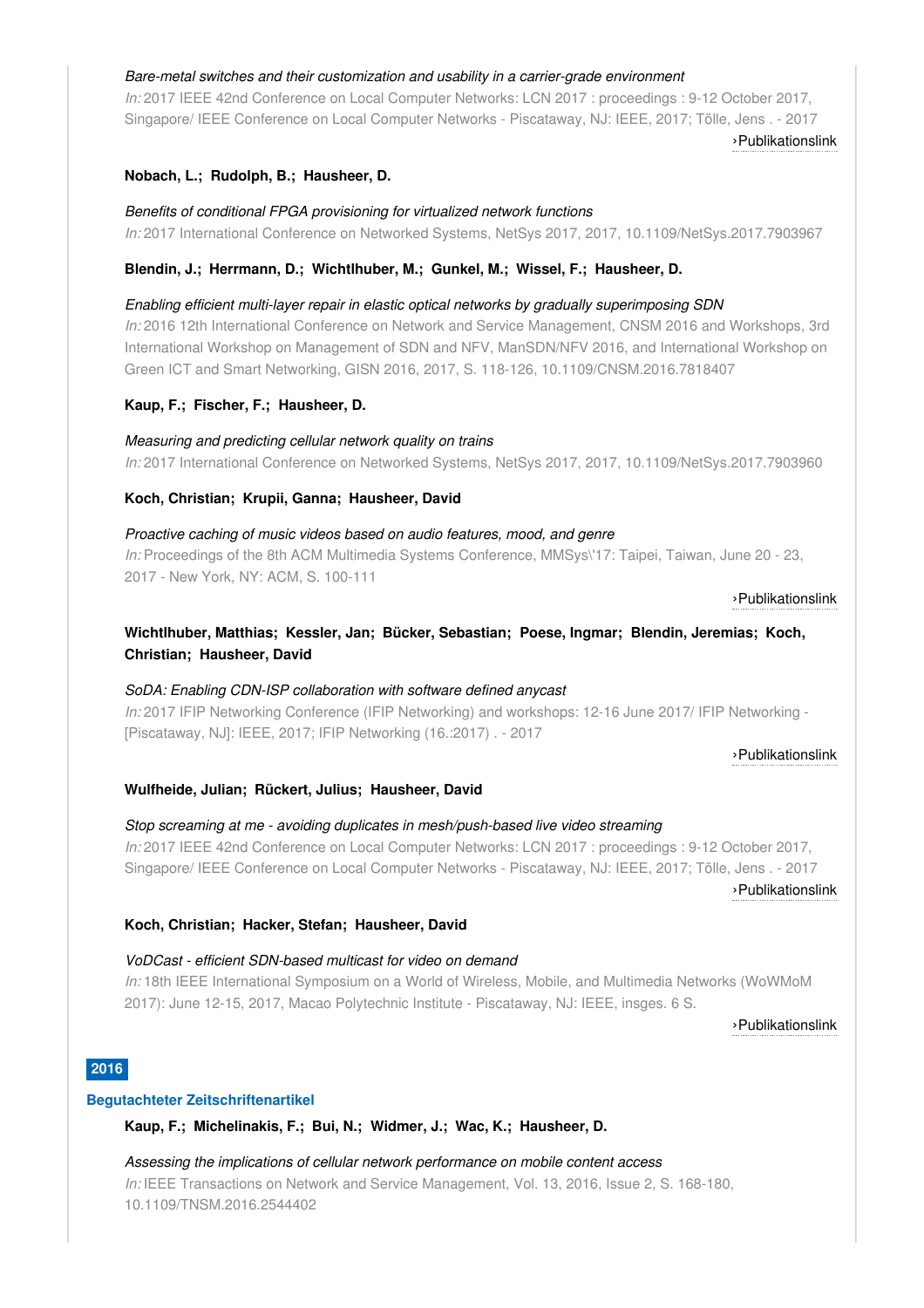#### **Rückert, J.; Blendin, J.; Hark, R.; Hausheer, D.**

*Flexible, Efficient, and Scalable Software-Defined Over-the-Top Multicast for ISP Environments With DynSdm In:* IEEE Transactions on Network and Service Management, Vol. 13, 2016, Issue 4, S. 754-767, 10.1109/TNSM.2016.2607281

#### **Buchbeitrag**

#### **Wichtlhuber, M.; Aleksandrov, N.; Franz, M.; Hinz, O.; Hausheer, D.**

*Are incentive schemes needed for WebRTC based distributed streaming? A crowdsourced study on the relation of user motivation and quality of experience*

*In:* Proceedings of the 7th International Conference on Multimedia Systems, MMSys 2016, 2016, S. 197-208, 10.1145/2910017.2910598

#### **Michelinakis, F.; Bui, N.; Fioravantti, G.; Widmer, J.; Kaup, F.; Hausheer, D.**

*Lightweight capacity measurements for mobile networks In:* Computer Communications, Vol. 84, 2016, S. 73-83, 10.1016/j.comcom.2016.02.005

#### **Wichtlhuber, M.; Bücker, S.; Kluge, R.; Mousavi, M.; Hausheer, D.**

*Of Strategies and Structures: Motif-Based Fingerprinting Analysis of Online Reputation Networks In:* Proceedings - Conference on Local Computer Networks, LCN, 2016, S. 469-476, 10.1109/LCN.2016.76

#### **Nobach, L.; Hausheer, D.**

*PrivateShare: Measuring device-to-device user behavior and transmission quality In:* Proceedings of the NOMS 2016 - 2016 IEEE/IFIP Network Operations and Management Symposium, 2016, S. 830-833, 10.1109/NOMS.2016.7502909

# **Wichtlhuber, M.; Wicklein, G.; Wilk, S.; Effelsberg, W.; Hausheer, D.**

*RT-VQM: Real-time video quality assessment for adaptive video streaming using GPUs In:* Proceedings of the 7th International Conference on Multimedia Systems, MMSys 2016, 2016, S. 209-219, 10.1145/2910017.2910600

#### **Nobach, L.; Rimac, I.; Hilt, V.; Hausheer, D.**

#### *SliM: Enabling efficient, seamless NFV state migration*

*In:* Proceedings - International Conference on Network Protocols, ICNP, Vol. 2016-December, 2016, 10.1109/ICNP.2016.7784459

#### **Wac, K.; Hausheer, D.**

#### *Software Defined Health*

*In:* 2015 17th International Conference on E-Health Networking, Application and Services, HealthCom 2015, 2016, S. 600-601, 10.1109/HealthCom.2015.7454575

#### **Hohlfeld, O.; Zinner, T.; Benson, T.; Hausheer, D.**

# *Special issue on Software-Defined Networking and Network Functions Virtualization for flexible network management*

*In:* International Journal of Network Management, Vol. 26, 2016, Issue 1, S. 4-5, 10.1002/nem.1915

# **2015**

#### **Begutachteter Zeitschriftenartikel**

**Wichtlhuber, M.; Reinecke, R.; Hausheer, D.**

*An SDN-based CDN/ISP collaboration architecture for managing high-volume flows*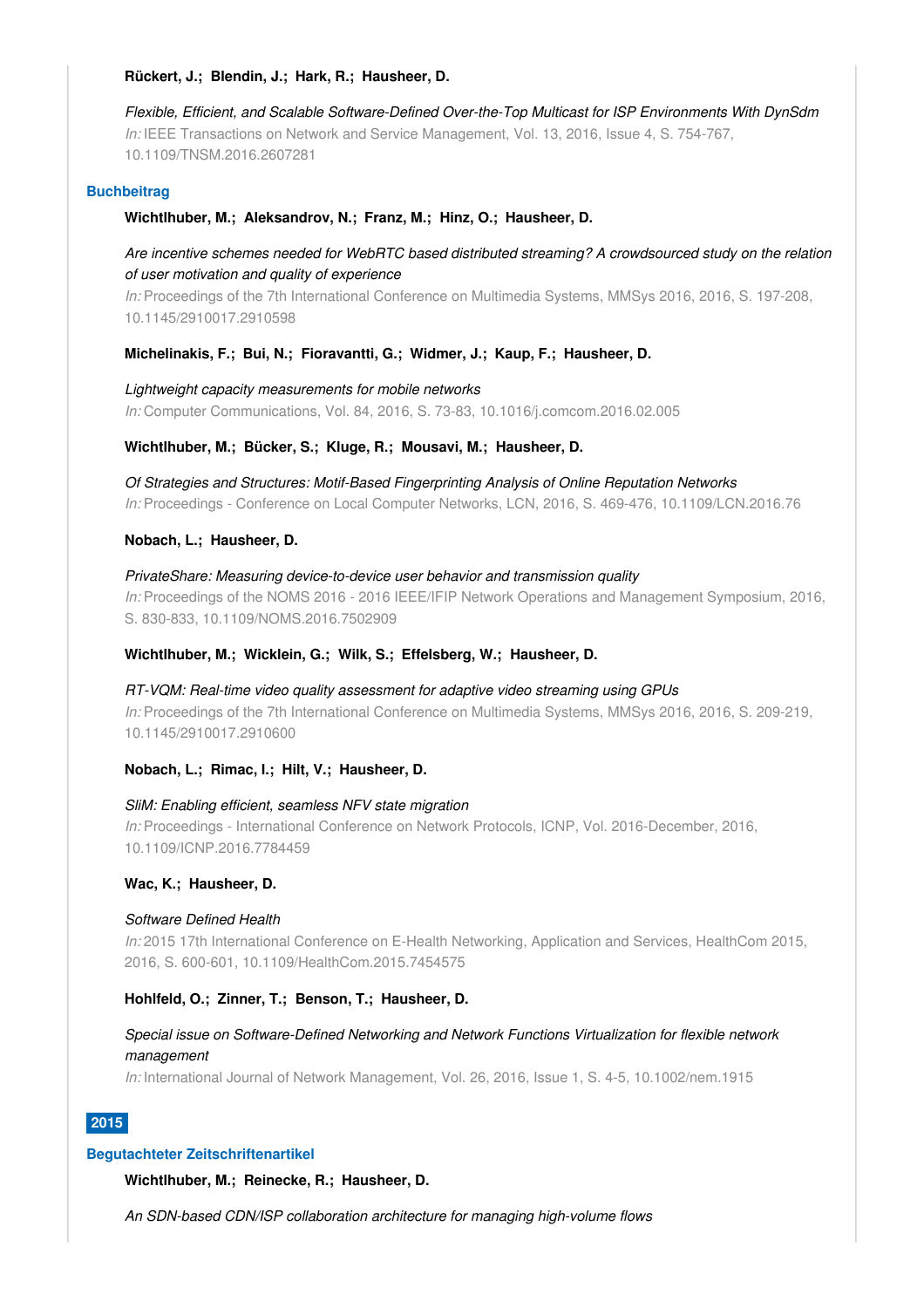*In:* IEEE Transactions on Network and Service Management, Vol. 12, 2015, Issue 1, S. 48-60, 10.1109/TNSM.2015.2404792

#### **Rückert, J.; Blendin, J.; Hausheer, D.**

*Software-Defined Multicast for Over-the-Top and Overlay-based Live Streaming in ISP Networks In:* Journal of Network and Systems Management, Vol. 23, 2015, Issue 2, S. 280-308, 10.1007/s10922-014- 9322-8

#### **Buchbeitrag**

#### **Blendin, J.; Ruckert, J.; Volk, T.; Hausheer, D.**

#### *Adaptive Software Defined Multicast*

*In:* 1st IEEE Conference on Network Softwarization: Software-Defined Infrastructures for Networks, Clouds, IoT and Services, NETSOFT 2015, 2015, 10.1109/NETSOFT.2015.7116158

#### **Kaup, F.; Michelinakis, F.; Bui, N.; Widmer, J.; Wac, K.; Hausheer, D.**

#### *Behind the NAT - A measurement based evaluation of cellular service quality*

*In:* Proceedings of the 11th International Conference on Network and Service Management, CNSM 2015, 2015, S. 228-236, 10.1109/CNSM.2015.7367363

### **Gouta, A.; Hausheer, D.; Kermarrec, A.-M.; Koch, C.; Lelouedec, Y.; Rückert, J.**

#### *CPSys: A System for Mobile Video Prefetching*

*In:* Proceedings - IEEE Computer Society\'s Annual International Symposium on Modeling, Analysis, and Simulation of Computer and Telecommunications Systems, MASCOTS, Vol. 2015-November, 2015, S. 188-197, 10.1109/MASCOTS.2015.38

#### **Kaup, F.; Wichtlhuber, M.; Rado, S.; Hausheer, D.**

# *Can Multipath TCP save energy? A measuring and modeling study of MPTCP energy consumption*

*In:* Proceedings - Conference on Local Computer Networks, LCN, Vol. 26-29-October-2015, 2015, S. 442-445, 10.1109/LCN.2015.7366348

#### **Muller, S.; Al-Shatri, H.; Wichtlhuber, M.; Hausheer, D.; Klein, A.**

# *Computation offloading in wireless multi-hop networks: Energy Minimization via multi-dimensional knapsack problem*

*In:* IEEE International Symposium on Personal, Indoor and Mobile Radio Communications, PIMRC, Vol. 2015- December, 2015, S. 1717-1722, 10.1109/PIMRC.2015.7343576

#### **Ruckert, J.; Blendin, J.; Hark, R.; Hausheer, D.**

#### *DYNSDM: Dynamic and flexible software-defined multicast for ISP environments*

*In:* Proceedings of the 11th International Conference on Network and Service Management, CNSM 2015, 2015, S. 117-125, 10.1109/CNSM.2015.7367347

#### **Wichtlhuber, M.; Kaup, F.; Reinecke, R.; Blendin, J.; Hausheer, D.**

#### *Demo: A holistic energy-monitoring framework for the IT service delivery chain*

*In:* Proceedings of the 2015 IFIP/IEEE International Symposium on Integrated Network Management, IM 2015, 2015, S. 1145-1146, 10.1109/INM.2015.7140451

#### **Koch, C.; Bui, N.; Rückert, J.; Fioravantti, G.; Michelinakis, F.; Wilk, S.; Widmer, J.; Hausheer, D.**

*Demo: Media download optimization through prefetching and resource allocation in mobile networks In:* Proceedings of the 6th ACM Multimedia Systems Conference, MMSys 2015, 2015, S. 85-88, 10.1145/2713168.2713187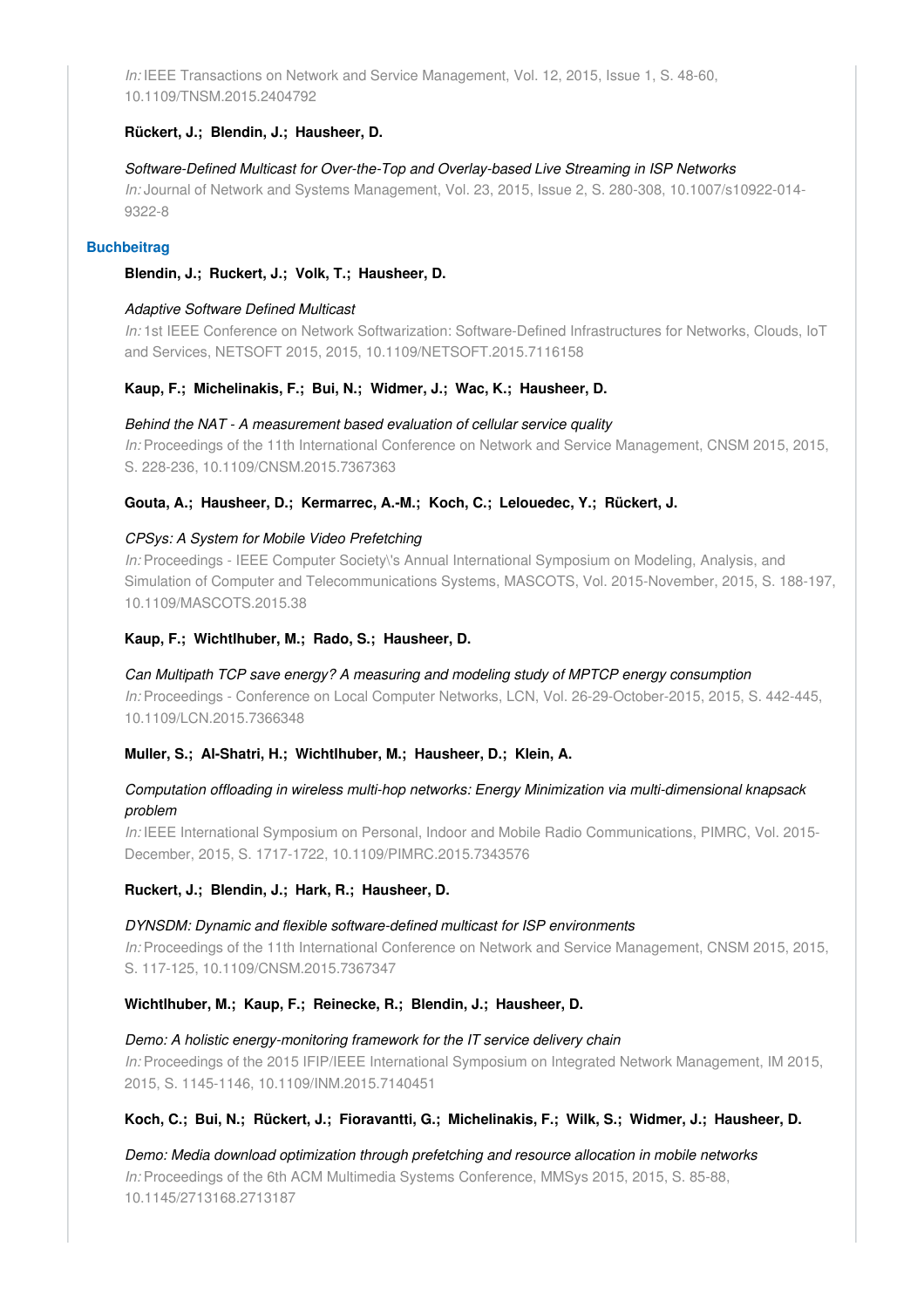### **Burger, V.; Kaup, F.; Seufert, M.; Wichtlhuber, M.; Hausheer, D.; Tran-Gia, P.**

#### *Energy considerations for WiFi offloading of video streaming*

*In:* Lecture Notes of the Institute for Computer Sciences, Social-Informatics and Telecommunications Engineering, LNICST, Vol. 158, 2015, S. 181-195, 10.1007/978-3-319-26925-2\_14

#### **Mousavi, M.; Al-Shatri, H.; Wichtlhuber, M.; Hausheer, D.; Klein, A.**

#### *Energy-efficient data dissemination in ad Hoc networks: Mechanism design with potential game*

*In:* Proceedings of the International Symposium on Wireless Communication Systems, Vol. 2016-April, 2015, S. 616-620, 10.1109/ISWCS.2015.7454421

#### **Nobach, L.; Le Louedec, Y.; Hausheer, D.**

*Evaluating device-to-device content delivery potential on a mobile ISP's dataset In:* Proceedings of the 11th International Conference on Network and Service Management, CNSM 2015, 2015, S. 301-309, 10.1109/CNSM.2015.7367375

#### **Mousavi, M.; Al-Shatri, H.; Le, H.Q.; Kuehne, A.; Wichtlhuber, M.; Hausheer, D.; Klein, A.**

# *Game-based multi-hop broadcast including power control and MRC in wireless networks*

*In:* IEEE International Symposium on Personal, Indoor and Mobile Radio Communications, PIMRC, Vol. 2015- December, 2015, S. 1589-1594, 10.1109/PIMRC.2015.7343552

#### **Wichtlhuber, M.; Ruckert, J.; Winter, D.; Hausheer, D.**

### *How to adapt: SVC-based quality adaptation for hybrid peercasting systems*

*In:* Proceedings of the 2015 IFIP/IEEE International Symposium on Integrated Network Management, IM 2015, 2015, S. 174-182, 10.1109/INM.2015.7140290

#### **Cordero, C.G.; Vasilomanolakis, E.; Milanov, N.; Koch, C.; Hausheer, D.; Muhlhauser, M.**

#### *ID2T: A DIY dataset creation toolkit for Intrusion Detection Systems*

*In:* 2015 IEEE Conference on Communications and NetworkSecurity, CNS 2015, 2015, S. 739-740, 10.1109/CNS.2015.7346912

#### **Burger, V.; Seufert, M.; Kaup, F.; Wichtlhuber, M.; Hausheer, D.; Tran-Gia, P.**

# *Impact of WiFi offloading on video streaming QoE in urban environments In:* 2015 IEEE International Conference on Communication Workshop, ICCW 2015, 2015, S. 1717-1722, 10.1109/ICCW.2015.7247428

#### **Michelinakis, F.; Bui, N.; Fioravantti, G.; Widmer, J.; Kaup, F.; Hausheer, D.**

*Lightweight mobile bandwidth availability measurement In:* Proceedings of 2015 14th IFIP Networking Conference, IFIP Networking 2015, 2015, 10.1109/IFIPNetworking.2015.7145324

### **Kaup, F.; Melnikowitsch, S.; Hausheer, D.**

#### *Measuring and modeling the power consumption of OpenFlow switches*

*In:* Proceedings of the 10th International Conference on Network and Service Management, CNSM 2014, 2015, S. 181-186, 10.1109/CNSM.2014.7014156

#### **Charalambides, M.; Schaeffer-Filho, A.E.; Hausheer, D.; López, D.**

#### *Message from the ManSDN/NFV workshop co-chairs*

*In:* Proceedings of the 11th International Conference on Network and Service Management, CNSM 2015, 2015, 10.1109/CNSM.2015.7367323

#### **Nobach, L.; Hausheer, D.**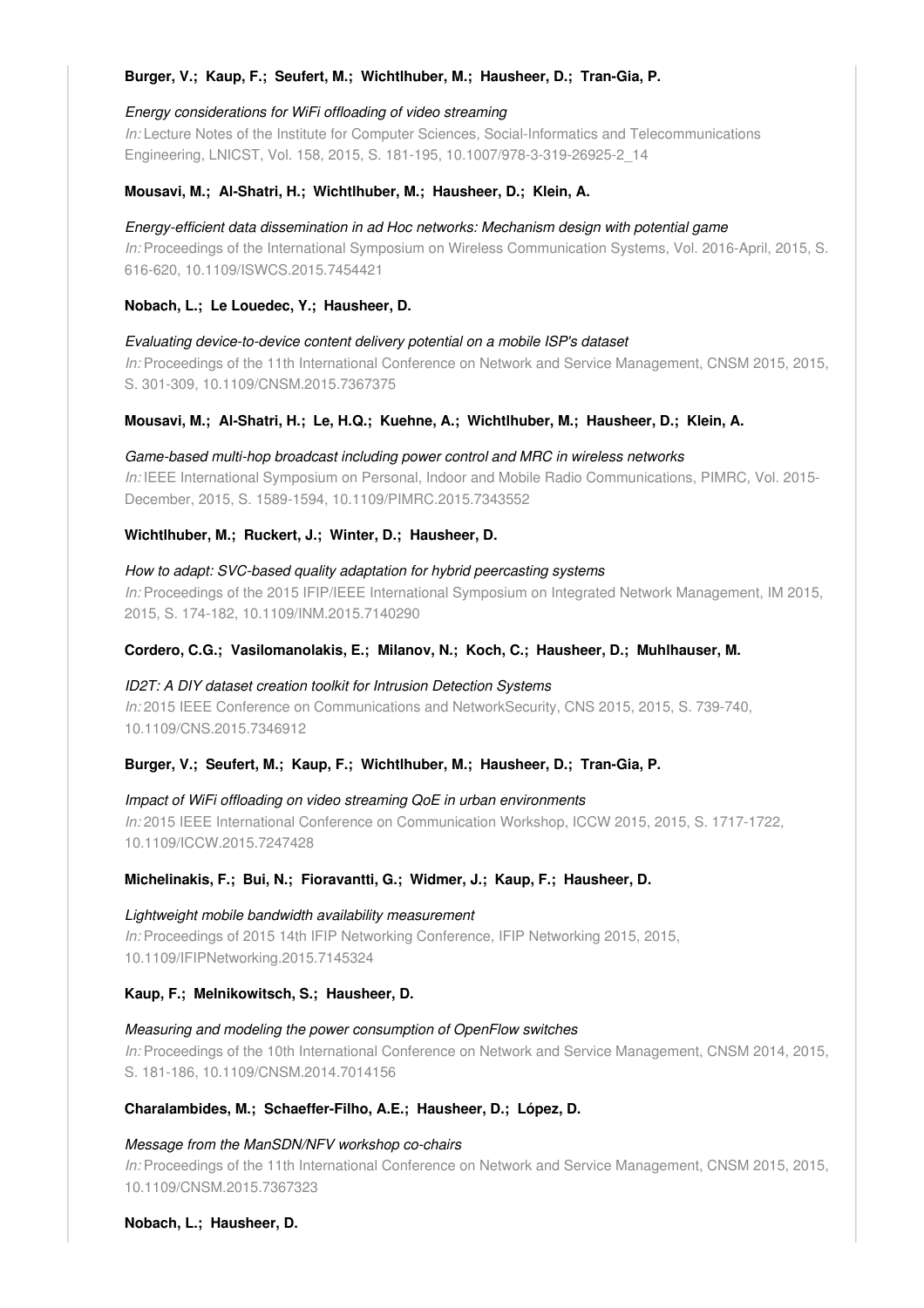#### *Open, elastic provisioning of hardware acceleration in NFV environments*

*In:* Proceedings - International Conference on Networked Systems, NetSys 2015, 2015, 10.1109/NetSys.2015.7089057

### **Wichtlhuber, M.; Dargutev, S.; Müller, S.; Klein, A.; Hausheer, D.**

*QTrade: A quality of experience based peercasting trading scheme In:* 2015 IEEE International Conference on Peer-to-Peer Computing, P2P 2015, 2015, 10.1109/P2P.2015.7328525

# **Wajda, K.; Stankiewicz, R.; Duliſski, Z.; Hoßfeld, T.; Seufert, M.; Hausheer, D.; Wichtlhuber, M.; Papafili, I.; Dramitinos, M.; Cruschelli, P.; Soursos, S.; Łapacz, R.; Stiller, B.**

*Socially-aware management of new overlay applications traffic - the optimization potentials of the smartenIT approach*

*In:* Lecture Notes of the Institute for Computer Sciences, Social-Informatics and Telecommunications Engineering, LNICST, Vol. 141, 2015, S. 290-300, 10.1007/978-3-319-16292-8\_21

#### **Rückert, J.; Richerzhagen, B.; Lidanski, E.; Steinmetz, R.; Hausheer, D.**

*TOPT: Supporting flash crowd events in hybrid overlay-based live streaming In:* Proceedings of 2015 14th IFIP Networking Conference, IFIP Networking 2015, 2015, 10.1109/IFIPNetworking.2015.7145336

#### **Blendin, J.; Ruckert, J.; Bleidner, S.; Hausheer, D.**

*Taking the sting out of flow update peaks in software-defined service chaining In:* Proceedings of the 11th International Conference on Network and Service Management, CNSM 2015, 2015, S. 342-347, 10.1109/CNSM.2015.7367380

#### **Wilk, S.; Ruckert, J.; Thram, T.; Koch, C.; Effelsberg, W.; Hausheer, D.**

*The potential of social-aware multimedia prefetching on mobile devices In:* Proceedings - International Conference on Networked Systems, NetSys 2015, 2015, 10.1109/NetSys.2015.7089081

#### **Wichtlhuber, M.; Mousavi, M.; Al-Shatri, H.; Klein, A.; Hausheer, D.**

*Towards a framework for cross layer incentive mechanisms for multihop video dissemination In:* Proceedings of the WoWMoM 2015: A World of Wireless Mobile and Multimedia Networks, 2015, 10.1109/WoWMoM.2015.7158176

**Frömmgen, A.; Richerzhagen, B.; Rückert, J.; Hausheer, D.; Steinmetz, R.; Buchmann, A.**

*Towards the description and execution of transitions in networked systems In:* Lecture Notes in Computer Science (including subseries Lecture Notes in Artificial Intelligence and Lecture Notes in Bioinformatics), Vol. 9122, 2015, S. 17-29, 10.1007/978-3-319-20034-7\_2

#### **Hausheer, D.; Hohlfeld, O.; Zinner, T.**

*Workshop on Software-Defined Networking and Network Function Virtualization for Flexible Network Management (SDNFlex 2015): Message from the workshop chairs In:* Proceedings - International Conference on Networked Systems, NetSys 2015, 2015, 10.1109/NetSys.2015.7089094

# **2014**

#### **Begutachteter Zeitschriftenartikel**

**Lin, Y.-D.; Pitt, D.; Hausheer, D.; Johnson, E.; Lin, Y.-B.**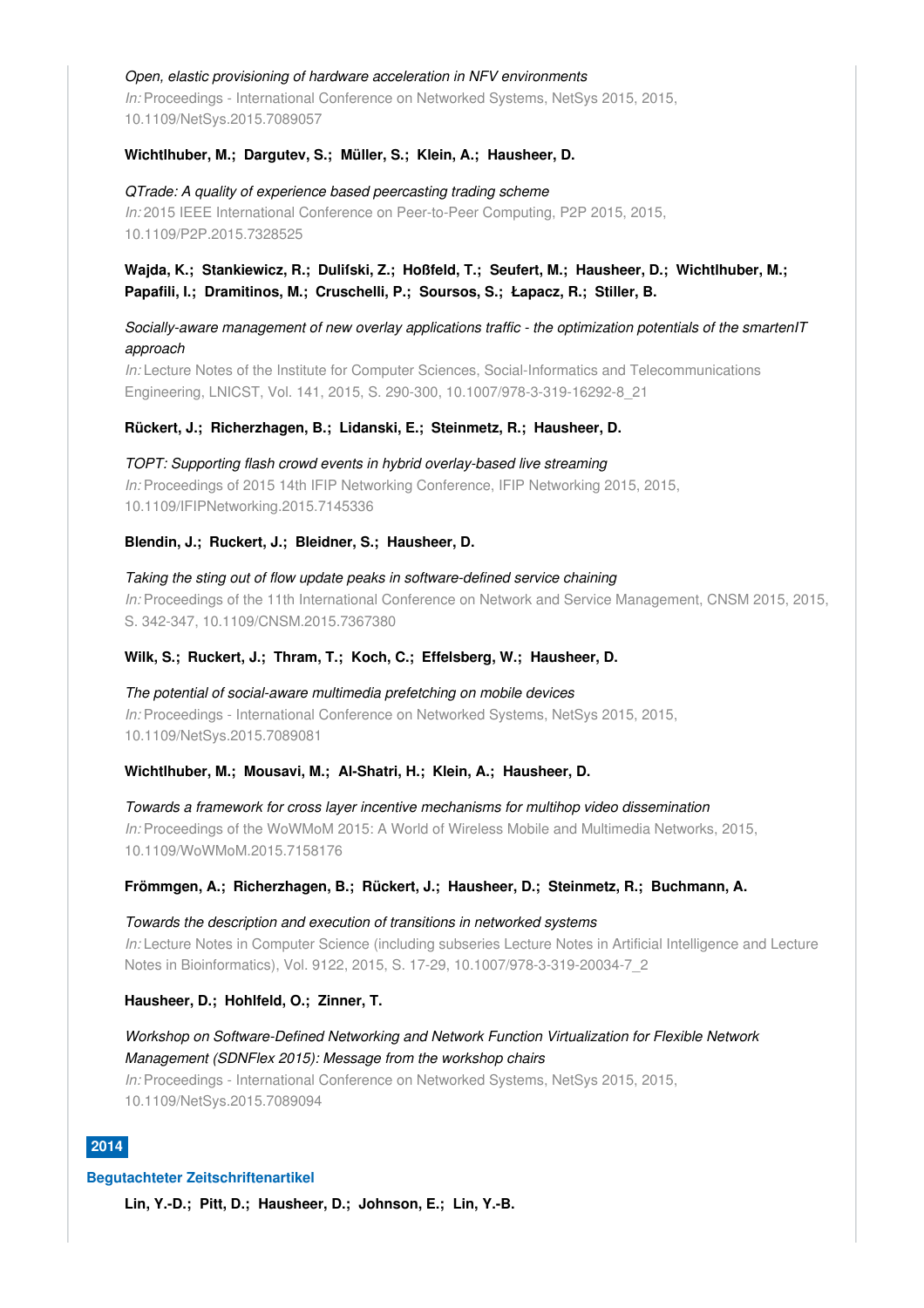#### *Software-defined networking: Standardization for cloud computing's second wave*

*In:* Computer, Vol. 47, 2014, Issue 11, S. 19-21, 10.1109/MC.2014.329

#### **Buchbeitrag**

#### **Ruckert, J.; Knierim, T.; Hausheer, D.**

#### *Clubbing with the peers: A measurement study of BitTorrent live*

*In:* 14th IEEE International Conference on Peer-to-Peer Computing, IEEE P2P 2014 - Proceedings, 2014, 10.1109/P2P.2014.6934295

#### **Blendin, J.; Ruckert, J.; Leymann, N.; Schyguda, G.; Hausheer, D.**

#### *Demo: Software-defined network service chaining*

*In:* Proceedings - 2014 3rd European Workshop on Software-Defined Networks, EWSDN 2014, 2014, S. 139- 140, 10.1109/EWSDN.2014.15

#### **Rückert, J.; Bifulco, R.; Rizwan-Ul-Haq, M.; Kolbe, H.-J.; Hausheer, D.**

# *Flexible traffic management in broadband access networks using Software Defined Networking*

*In:* IEEE/IFIP NOMS 2014 - IEEE/IFIP Network Operations and Management Symposium: Management in a Software Defined World, 2014, 10.1109/NOMS.2014.6838322

## **Koch, C.; Hausheer, D.**

*Optimizing mobile prefetching by leveraging usage patterns and social information In:* Proceedings - International Conference on Network Protocols, ICNP, 2014, S. 293-295, 10.1109/ICNP.2014.51

### **Blendin, J.; Ruckert, J.; Leymann, N.; Schyguda, G.; Hausheer, D.**

#### *Position paper: Software-defined network service chaining*

*In:* Proceedings - 2014 3rd European Workshop on Software-Defined Networks, EWSDN 2014, 2014, S. 109- 114, 10.1109/EWSDN.2014.14

#### **Kaup, F.; Gottschling, P.; Hausheer, D.**

*PowerPi: Measuring and modeling the power consumption of the Raspberry Pi In:* Proceedings - Conference on Local Computer Networks, LCN, 2014, S. 236-243, 10.1109/LCN.2014.6925777

#### **Wichtlhuber, M.; Richerzhagen, B.; Rückert, J.; Hausheer, D.**

# *TRANSIT: Supporting transitions in Peer-to-Peer live video streaming In:* 2014 IFIP Networking Conference, IFIP Networking 2014, 2014, 10.1109/IFIPNetworking.2014.6857079

#### **Nobach, L.; Hausheer, D.**

*Towards decentralized, energy- and privacy-aware device-to-device content delivery In:* Lecture Notes in Computer Science (including subseries Lecture Notes in Artificial Intelligence and Lecture Notes in Bioinformatics), Vol. 8508 LNCS, 2014, S. 128-132, 10.1007/978-3-662-43862-6\_16

#### **Blendin, J.; Hausheer, D.**

*Towards resource-efficient application-controlled software defined networks In:* Proceedings - International Conference on Network Protocols, ICNP, 2014, S. 483-485, 10.1109/ICNP.2014.73

# **Wichtlhuber, M.; Heise, P.; Scheurich, B.; Rückert, J.; Hausheer, D.**

*VINCENT: An incentive scheme supporting heterogeneity in Peer-to-Peer content distribution In:* Proceedings - Conference on Local Computer Networks, LCN, 2014, S. 19-27, 10.1109/LCN.2014.6925752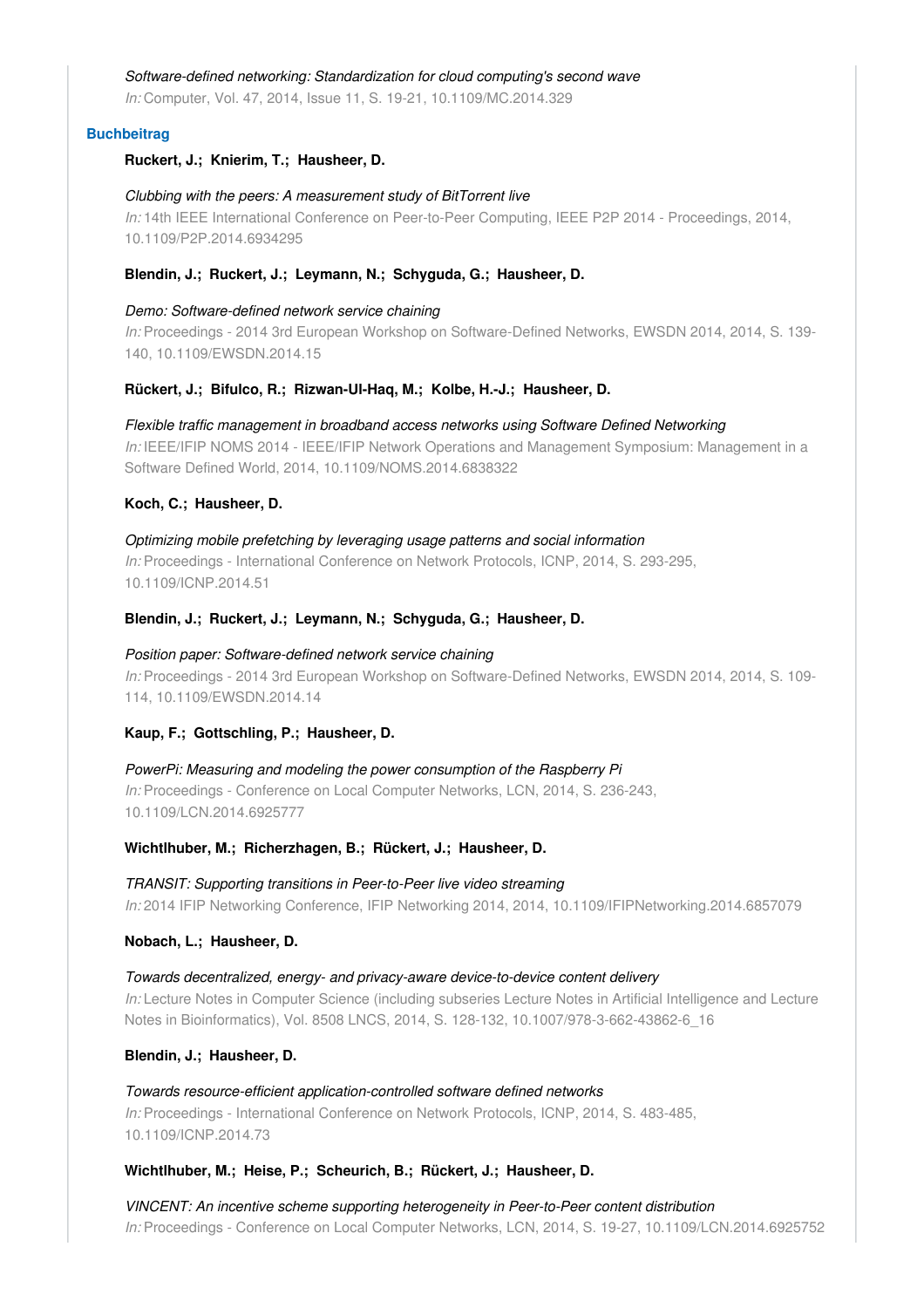

#### **Buchbeitrag**

#### **Stingl, D.; Gross, C.; Nobach, L.; Steinmetz, R.; Hausheer, D.**

#### *BlockTree: Location-aware decentralized monitoring in mobile ad hoc networks*

*In:* Proceedings - Conference on Local Computer Networks, LCN, 2013, S. 373-381, 10.1109/LCN.2013.6761269

#### **Gross, C.; Kaup, F.; Stingl, D.; Richerzhagen, B.; Hausheer, D.; Steinmetz, R.**

*EnerSim: An energy consumption model for large-scale overlay simulators In:* Proceedings - Conference on Local Computer Networks, LCN, 2013, S. 252-255, 10.1109/LCN.2013.6761242

#### **Gross, C.; Richerzhagen, B.; Stingl, D.; Weber, J.; Hausheer, D.; Steinmetz, R.**

*GeoSwarm: A multi-source download scheme for peer-to-peer location-based services In:* 13th IEEE International Conference on Peer-to-Peer Computing, IEEE P2P 2013 - Proceedings, 2013, 10.1109/P2P.2013.6688700

#### **Gross, C.; Richerzhagen, B.; Stingl, D.; Munker, C.; Hausheer, D.; Steinmetz, R.**

*Geodemlia: Persistent storage and reliable search for peer-to-peer location-based services In:* 13th IEEE International Conference on Peer-to-Peer Computing, IEEE P2P 2013 - Proceedings, 2013, 10.1109/P2P.2013.6688730

#### **Kaup, F.; Hausheer, D.**

*Optimizing energy consumption and qoe on mobile devices In:* Proceedings - International Conference on Network Protocols, ICNP, 2013, 10.1109/ICNP.2013.6733641

#### **Ruckert, J.; Blendin, J.; Hausheer, D.**

# *RASP: Using OpenFlow to push overlay streams into the Underlay In:* 13th IEEE International Conference on Peer-to-Peer Computing, IEEE P2P 2013 - Proceedings, 2013, 10.1109/P2P.2013.6688734

#### **Wichtlhuber, M.; Heise, P.; Scheurich, B.; Hausheer, D.**

*Reciprocity with virtual nodes: Supporting mobile peers in Peer-to-Peer content distribution In:* 2013 9th International Conference on Network and Service Management, CNSM 2013 and its three collocated Workshops - ICQT 2013, SVM 2013 and SETM 2013, 2013, S. 406-409, 10.1109/CNSM.2013.6727866

#### **Hausheer, D.; Hoßfeld, T.**

#### *SETM preface*

*In:* 2013 9th International Conference on Network and Service Management, CNSM 2013 and its three collocated Workshops - ICQT 2013, SVM 2013 and SETM 2013, 2013, 10.1109/CNSM.2013.6727798

# **Papafili, I.; Rückert, J.; Poullie, P.; Soursos, S.; Bocek, T.; Wajda, K.; Hausheer, D.; Stamoulis, G.D.; Stiller, B.**

*SmartenIT cloud traffic management approach and architectural considerations In:* 2013 Future Network and Mobile Summit, FutureNetworkSummit 2013, 2013

#### **Wichtlhuber, M.; Hausheer, D.**

*Towards a mobility-supporting incentive scheme for peer-to-peer content distribution In:* Lecture Notes in Computer Science (including subseries Lecture Notes in Artificial Intelligence and Lecture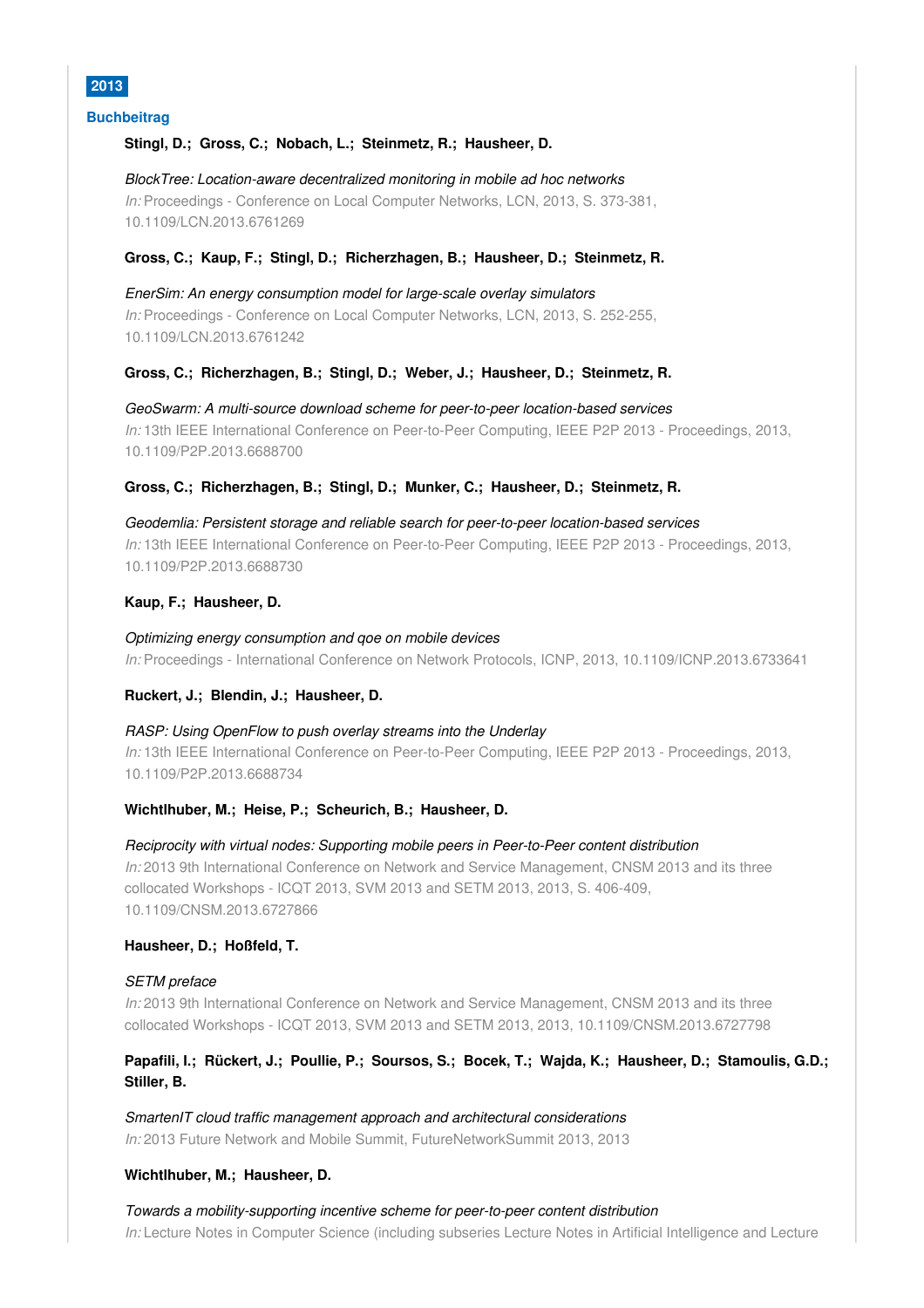Notes in Bioinformatics), Vol. 7943 LNCS, 2013, S. 88-91, 10.1007/978-3-642-38998-6\_11

#### **Stiller, B.; Hausheer, D.; Hofßeld, T.**

# *Towards a socially-aware management of new overlay application traffic combined with energy efficiency in the Internet (SmartenIT)*

*In:* Lecture Notes in Computer Science (including subseries Lecture Notes in Artificial Intelligence and Lecture Notes in Bioinformatics), Vol. 7858 LNCS, 2013, S. 3-15, 10.1007/978-3-642-38082-2\_1

#### **Rückert, J.; Abboud, O.; Kluge, M.; Hausheer, D.**

#### *Volume is not enough: SVC-aware server allocation for peer-assisted streaming*

*In:* 2013 9th International Conference on Network and Service Management, CNSM 2013 and its three collocated Workshops - ICQT 2013, SVM 2013 and SETM 2013, 2013, S. 147-151, 10.1109/CNSM.2013.6727826

# **2012**

#### **Buchbeitrag**

#### **Rückert, J.; Hausheer, D.**

#### *Bridging the gap: Towards an adaptive video streaming approach supporting transitions*

*In:* Lecture Notes in Computer Science (including subseries Lecture Notes in Artificial Intelligence and Lecture Notes in Bioinformatics), Vol. 7279 LNCS, 2012, S. 38-41, 10.1007/978-3-642-30633-4\_5

### **Wichtlhuber, M.; Rückert, J.; Stingl, D.; Schulz, M.; Hausheer, D.**

#### *Energy-efficient mobile P2P video streaming*

*In:* 2012 IEEE 12th International Conference on Peer-to-Peer Computing, P2P 2012, 2012, S. 63-64, 10.1109/P2P.2012.6335812

#### **Gross, C.; Stingl, D.; Richerzhagen, B.; Hemel, A.; Steinmetz, R.; Hausheer, D.**

# *Geodemlia: A robust peer-to-peer overlay supporting location-based search*

*In:* 2012 IEEE 12th International Conference on Peer-to-Peer Computing, P2P 2012, 2012, S. 25-36, 10.1109/P2P.2012.6335806

#### **Rückert, J.; Abboud, O.; Zinner, T.; Steinmetz, R.; Hausheer, D.**

#### *Quality adaptation in P2P video streaming based on objective QoE metrics*

*In:* Lecture Notes in Computer Science (including subseries Lecture Notes in Artificial Intelligence and Lecture Notes in Bioinformatics), Vol. 7290 LNCS, 2012, Issue PART 2, S. 1-14, 10.1007/978-3-642-30054-7\_1

# **2011**

#### **Buchbeitrag**

#### **Wac, K.; Hausheer, D.**

*COPD24: From Future Internet technologies to health telemonitoring and teletreatment application In:* Proceedings of the 12th IFIP/IEEE International Symposium on Integrated Network Management, IM 2011, 2011, S. 812-826, 10.1109/INM.2011.5990491

#### **Hausheer, D.; Stamoulis, G.D.; Stiller, B.**

*Editorial to the special issue on Economic Traffic Management In:* International Journal of Network Management, Vol. 21, 2011, Issue 1, S. 1-2, 10.1002/nem.773

#### **Hecht, F.V.; Bocek, T.; Clegg, R.G.; Landa, R.; Hausheer, D.; Stiller, B.**

*LiveShift: Mesh-pull live and time-shifted P2P video streaming*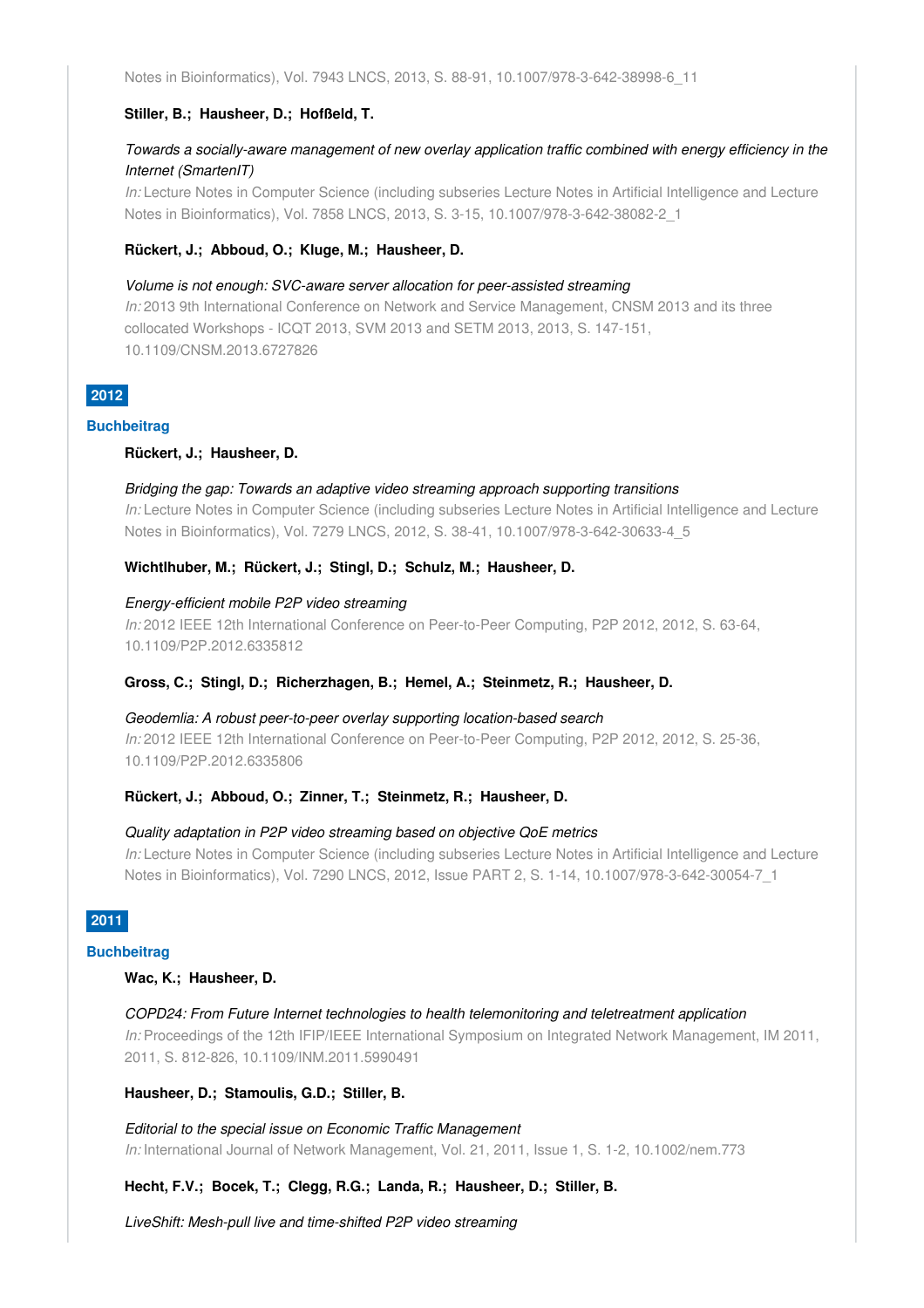*In:* Proceedings - Conference on Local Computer Networks, LCN, 2011, S. 315-323, 10.1109/LCN.2011.6115311

### **Hausheer, D.; Parekh, A.; Walrand, J.; Schwartz, G.**

#### *Towards a compelling new Internet platform*

*In:* Proceedings of the 12th IFIP/IEEE International Symposium on Integrated Network Management, IM 2011, 2011, S. 1224-1227, 10.1109/INM.2011.5990569

# **2010**

#### **Buchbeitrag**

#### **Wang, K.; Li, L.; Hausheer, D.; Liu, Z.; Li, W.; Shi, D.; He, G.; Stiller, B.**

#### *A trust-incentive-based combinatorial double auction algorithm*

*In:* Proceedings of the 2010 IEEE/IFIP Network Operations and Management Symposium, NOMS 2010, 2010, S. 209-215, 10.1109/NOMS.2010.5488462

#### **Kotrotsos, S.; Racz, P.; Morariu, C.; Iskioupi, K.; Hausheer, D.; Stiller, B.**

#### *Business models, accounting and billing concepts in grid-aware networks*

*In:* Lecture Notes of the Institute for Computer Sciences, Social-Informatics and Telecommunications Engineering, Vol. 25 LNICST, 2010, S. 27-34, 10.1007/978-3-642-11733-6\_4

# **2009**

#### **Begutachteter Zeitschriftenartikel**

#### **Hausheer, D.; Stiller, B.**

*Scalable and economic management of the future internet In:* Elektrotechnik und Informationstechnik, Vol. 126, 2009, Issue 7-8, S. 260-268, 10.1007/s00502-009-0653-1

### **Pras, A.; Sadre, R.; Sperotto, A.; Fioreze, T.; Hausheer, D.; Schönwälder, J.**

#### *Using NetFlow/IPFIX for network management*

*In:* Journal of Network and Systems Management, Vol. 17, 2009, Issue 4, S. 482-487, 10.1007/s10922-009- 9138-0

#### **Buchbeitrag**

#### **Stiller, B.; Hausheer, D.; Hobfeld, T.; Liotta, A.; Spirou, S.; Waldburger, M.**

*A discussion of socio-economic management and incentives for the future internet In:* 2009 IEEE Globecom Workshops, Gc Workshops 2009, 2009, 10.1109/GLOCOMW.2009.5360747

#### **Gao, P.; Wu, X.; Liu, T.; Hausheer, D.**

#### *A market-based pricing scheme for grid networks*

*In:* Lecture Notes in Computer Science (including subseries Lecture Notes in Artificial Intelligence and Lecture Notes in Bioinformatics), Vol. 5637 LNCS, 2009, S. 167-172, 10.1007/978-3-642-02627-0\_14

#### **Peric, D.; Bocek, T.; Hecht, F.; Hausheer, D.; Stiller, B.**

*Brief announcement: The design and evaluation of a distributed reliable file system In:* Lecture Notes in Computer Science (including subseries Lecture Notes in Artificial Intelligence and Lecture Notes in Bioinformatics), Vol. 5873 LNCS, 2009, S. 797-798, 10.1007/978-3-642-05118-0\_66

#### **Bocek, T.; Hecht, F.V.; Hausheer, D.; Stiller, B.; El-khatib, Y.**

*CompactPSH: An efficient transitive TFT incentive scheme for peer-to-peer networks In:* Proceedings - Conference on Local Computer Networks, LCN, 2009, S. 483-490,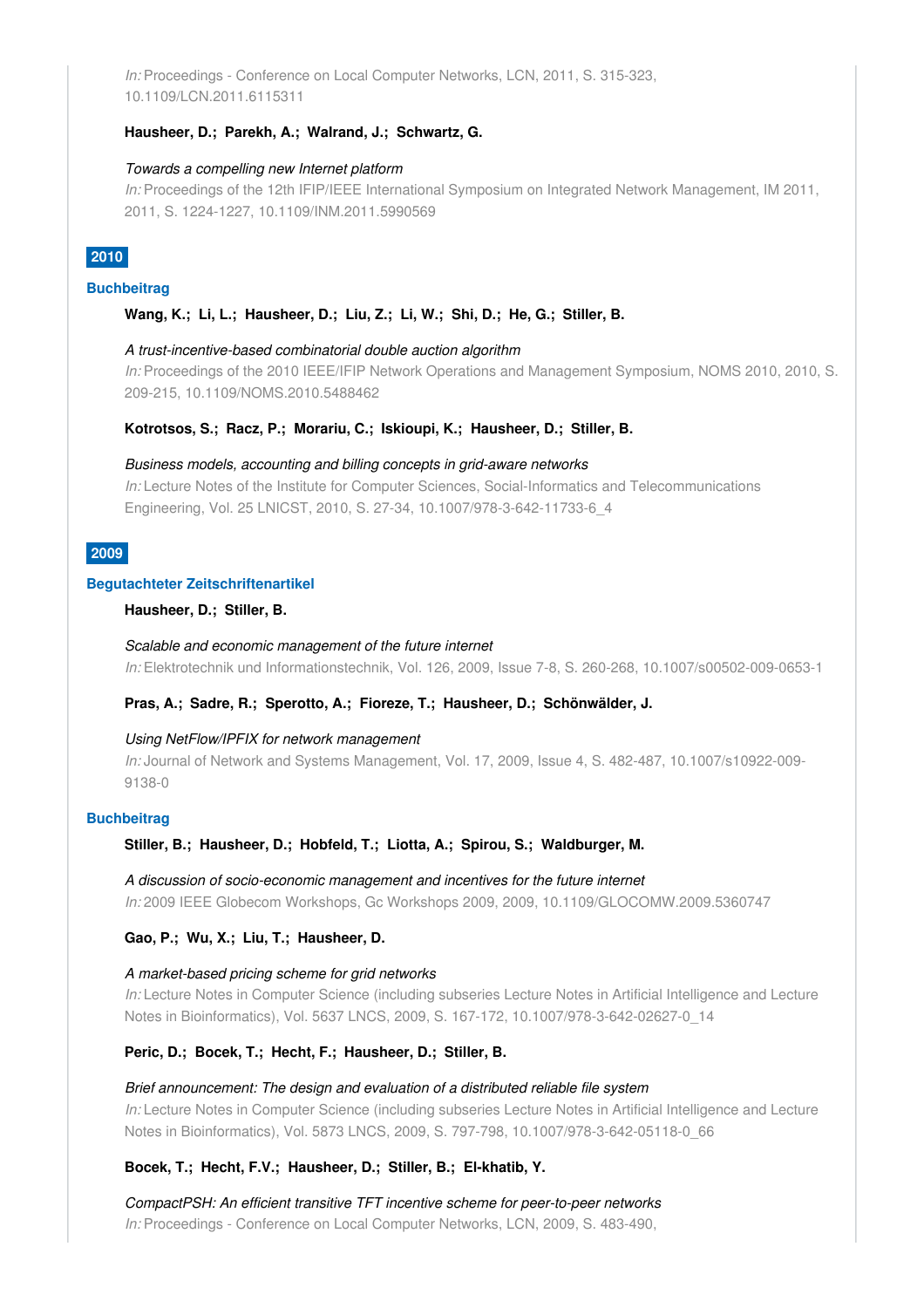#### **Li, L.; Liu, Y.; Hausheer, D.; Stiller, B.**

#### *Design and evaluation of a combinatorial double auction for resource allocations in grids*

*In:* Lecture Notes in Computer Science (including subseries Lecture Notes in Artificial Intelligence and Lecture Notes in Bioinformatics), Vol. 5539 LNCS, 2009, S. 36-47, 10.1007/978-3-642-01796-4\_5

#### **Bocek, T.; Hecht, F.V.; Hausheer, D.; Peric, D.; Stiller, B.**

*Incentives for voting-based quality control and document storage in P2P collaboration systems In:* Proceedings of the Workshop on Enabling Technologies: Infrastructure for Collaborative Enterprises, WETICE, 2009, S. 146-147, 10.1109/WETICE.2009.43

#### **Bocek, T.; Hecht, F.V.; Hausheer, D.; Hunt, E.; Stiller, B.**

#### *Mobile P2P fast similarity search*

*In:* 2009 6th IEEE Consumer Communications and Networking Conference, CCNC 2009, 2009, 10.1109/CCNC.2009.4785013

#### **Bocek, T.; Peric, D.; Hecht, F.; Hausheer, D.; Stiller, B.**

#### *Peer vote: A decentralized voting mechanism for P2P collaboration systems*

*In:* Lecture Notes in Computer Science (including subseries Lecture Notes in Artificial Intelligence and Lecture Notes in Bioinformatics), Vol. 5637 LNCS, 2009, S. 56-69, 10.1007/978-3-642-02627-0\_5

#### **Peric, D.; Bocek, T.; Hecht, F.V.; Hausheer, D.; Stiller, B.**

#### *The design and evaluation of a distributed reliable file system*

*In:* Parallel and Distributed Computing, Applications and Technologies, PDCAT Proceedings, 2009, S. 348-353, 10.1109/PDCAT.2009.37

#### **Herausgeberschaft**

**Hoßfeld, T.; Hausheer, D.; Hecht, F.; Lehrieder, F.; Oechsner, S.; Papafili, I.; Racz, P.; Soursos, S.; Staehle, D.; Stamoulis, G.D.; Tran-Gia, P.; Stiller, B.**

*An economic traffic management approach to enable the triplewin for users, ISPs, and overlay providers In:* Towards the Future Internet: A European Research Perspective, 2009, S. 24-34, 10.3233/978-1-60750-007- 0-24

**Hausheer, D.; Nikander, P.; Fogliati, V.; Wünstel, K.; Callejo, M.A.; Jorba, S.R.; Spirou, S.; Ladid, L.; Kleinwächter, W.; Stiller, B.; Behrmann, M.; Boniface, M.; Courcoubetis, C.; Li, M.-S.**

*Future internet socio-economics - Challenges and perspectives In:* Towards the Future Internet: A European Research Perspective, 2009, S. 1-11, 10.3233/978-1-60750-007-0- 1

#### **Tselentis, G.; Domingue, J.; Galis, A.; Gavras, A.; Hausheer, D.; Krco, S.; Lotz, V.; Zahariadis, T.**

*Towards the future internet: A European research perspective In:* Towards the Future Internet: A European Research Perspective, 2009

#### **2008**

#### **Begutachteter Zeitschriftenartikel**

**Stiller, B.; Hausheer, D.**

*Report on the 2nd International Summer School on Network and Service Management (ISSNSM'08) In:* Journal of Network and Systems Management, Vol. 16, 2008, Issue 4, S. 455-459, 10.1007/s10922-008- 9112-2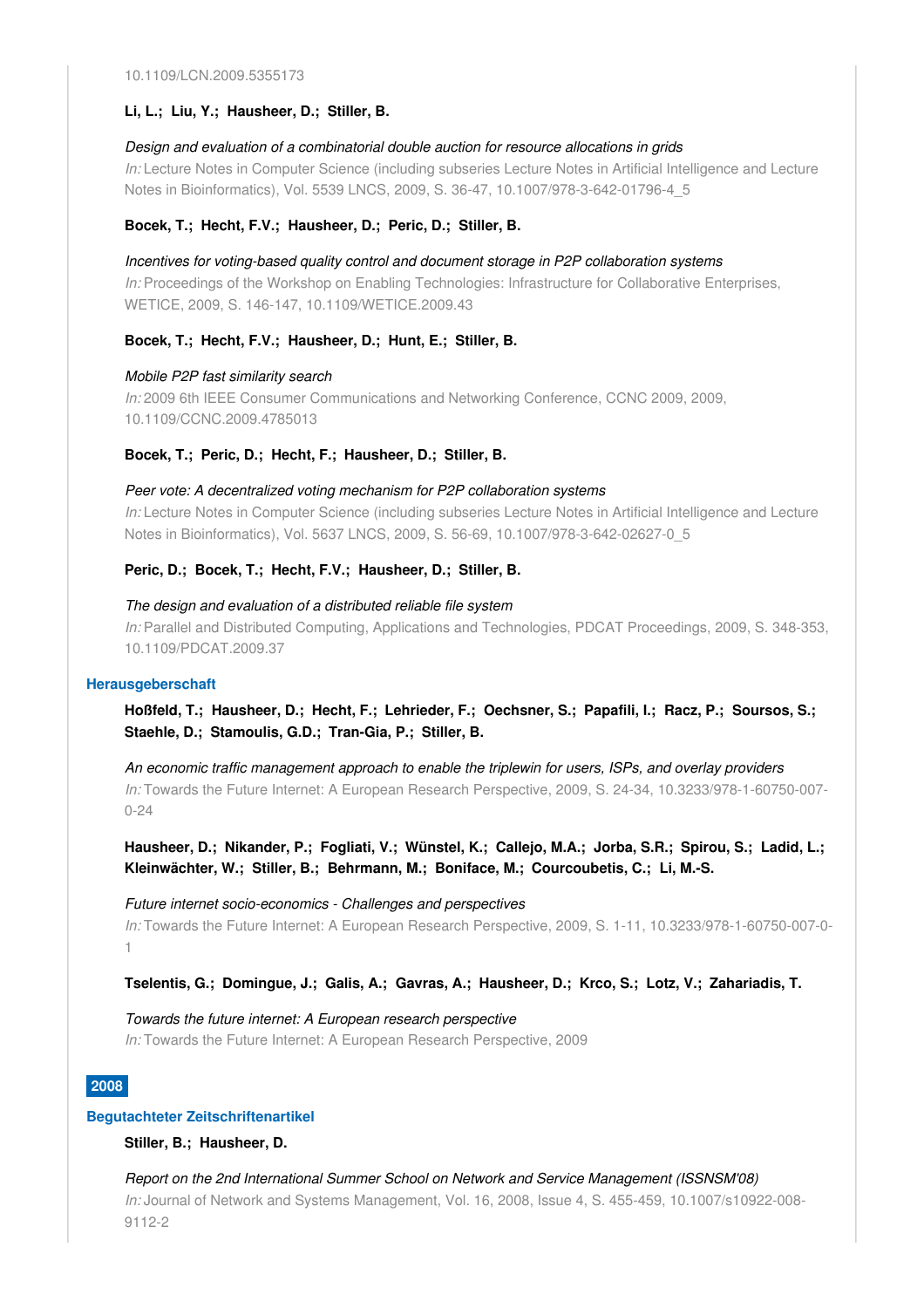#### **Schönwälder, J.; Hausheer, D.**

#### *Resilient networks and services: A report on AIMS 2008*

*In:* Journal of Network and Systems Management, Vol. 16, 2008, Issue 4, S. 449-453, 10.1007/s10922-008- 9113-1

#### **Buchbeitrag**

#### **Hausheer, D.; Antoniadis, P.; Shiomoto, K.; Stiller, B.; Walrand, J.**

#### *2008 IEEE Network Operations and Management Symposium Workshops - NOMS 08: Preface*

*In:* 2008 IEEE Network Operations and Management Symposium Workshops - NOMS 08, 2008, S. iii-iv, 10.1109/NOMSW.2007.29

#### **Bocek, T.; Hunt, E.; Hausheer, D.; Stiller, B.**

#### *Fast similarity search in peer-to-peer networks*

*In:* NOMS 2008 - IEEE/IFIP Network Operations and Management Symposium: Pervasive Management for Ubiquitous Networks and Services, 2008, S. 240-247, 10.1109/NOMS.2008.4575140

#### **Bocek, T.; Shann, M.; Hausheer, D.; Stiller, B.**

#### *Game theoretical analysis of incentives for large-scale, fully decentralized collaboration networks*

*In:* IPDPS Miami 2008 - Proceedings of the 22nd IEEE International Parallel and Distributed Processing Symposium, Program and CD-ROM, 2008, 10.1109/IPDPS.2008.4536195

#### **Hecht, F.V.; Bocek, T.; Morariu, C.; Hausheer, D.; Stiller, B.**

#### *Liveshift: Peer-to-peer live streaming with distributed time-shifting*

*In:* Proceedings - P2P\'08, 8th International Conference on Peer-to-Peer Computing, 2008, S. 187-188, 10.1109/P2P.2008.49

#### **Bocek, T.; Kun, W.; Hecht, F.V.; Hausheer, D.; Stiller, B.**

#### *PSH: A private and shared history-based incentive mechanism*

*In:* Lecture Notes in Computer Science (including subseries Lecture Notes in Artificial Intelligence and Lecture Notes in Bioinformatics), Vol. 5127 LNCS, 2008, S. 15-27, 10.1007/978-3-540-70587-1\_2

#### **Herausgeberschaft**

**Stiller, B.; Hausheer, D.; Gerke, J.; Racz, P.; Morariu, C.; Waldburger, M.**

#### *Accounting and charging: Guarantees and contracts*

*In:* Handbook of Research on Ubiquitous Computing Technology for Real Time Enterprises, 2008, S. 302-336, 10.4018/978-1-59904-832-1.ch014

#### **Stiller, B.; Hausheer, D.**

#### *State-of-the-art in economic management of internet services*

*In:* Handbook of Network and System Administration, 2008, S. 813-854, 10.1016/B978-044452198-9.50032-X

#### **2006**

# **Buchbeitrag**

#### **Hausheer, D.; Rabbat, R.; Hamada, T.; Stiller, B.; Walrand, J.**

*BoD 2006: 2006 1st IEEE International Workshop on Bandwidth on Demand: Preface In:* BoD 2006 - 2006 1st IEEE International Workshop on Bandwidth on Demand, 2006, S. iii-iv, 10.1109/BOD.2006.320807

#### **Bocek, T.; Hausheer, D.; Riedl, R.; Stiller, B.**